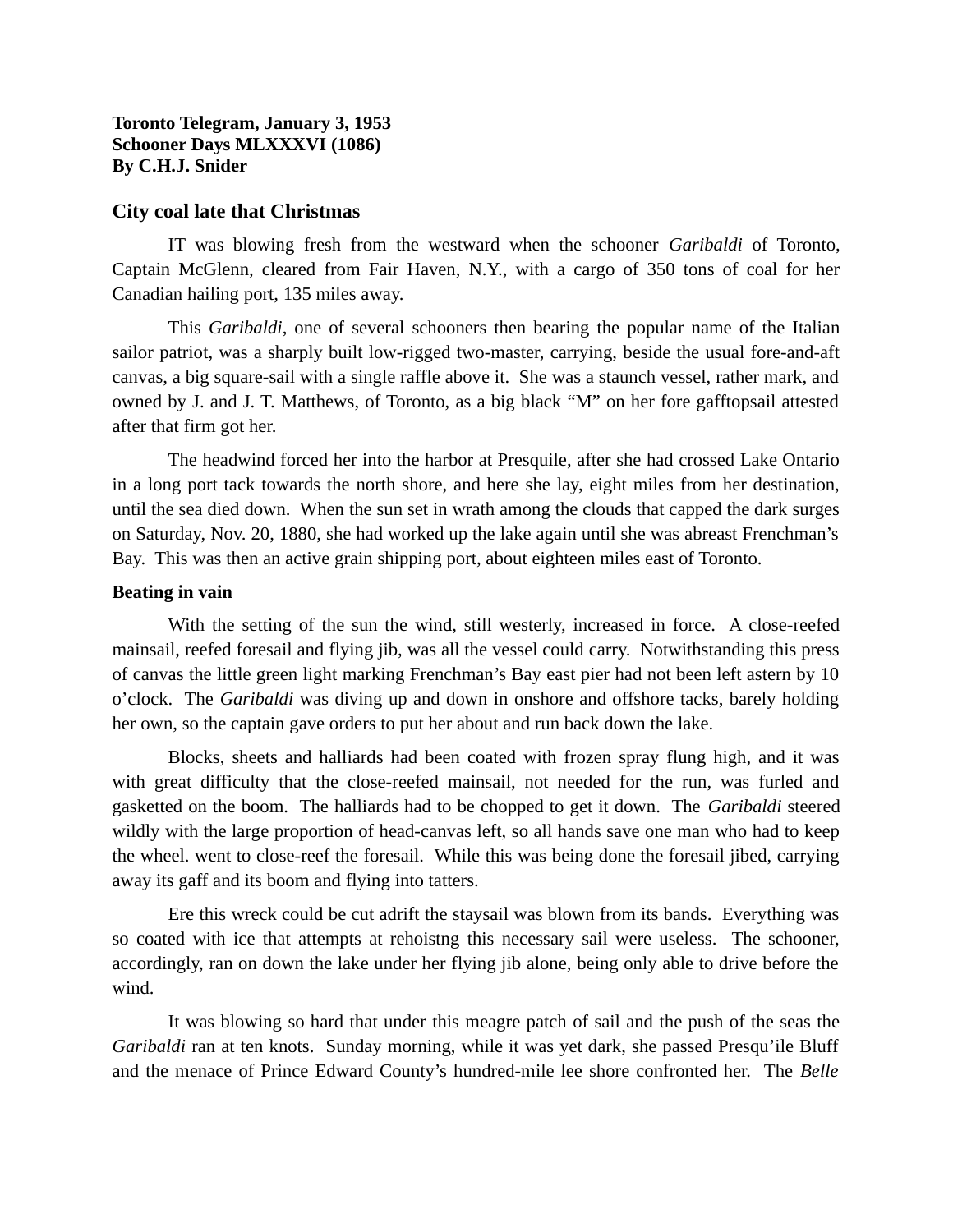*Sheridan*, vainly seeking to enter Presqu'ile, had been wrecked at Weller's Bay two weeks before.

By desperate efforts a tackle was rigged on the main gaff in place of the chopped halliards, and the peak of the mainsail was hoisted high enough to give her some counterbalancing after-sail. It was loss of that which had doomed the *Belle Sheridan*. Before eight o'clock in the morning the *Garibaldi* was steered into Presqu'ile harbor. She could not get very far with such small canvas, and anchored below Salt Point in the open roadstead.

#### **Saved?**

The frozen sails were furled after a fashion, and the crew, who had had no food for fifteen hours, were all in the cabin in the act of stowing hot breakfast when Ping! the chain cable parted in a gust coming screaming from the land, and the *Garibaldi* headed lake-wards on her own account. The lee shore was only six miles away.

All rushed from breakfast, and pulled up the heads of the two remaining jibs to give her steerage way. Capt. McGlenn took a stern range on Presquile and peered for the squat little lighthouse, far inland, which indicated the difficult entrance to Weller's Bay – a safe harbor, if only he could make it.

She went slowly, for the wind, though wild, was fluky, sucking out of various openings in the land. For some reason they did not reset the peak of the mainsail. She had only her jobs on. It was noon before she was up with the bar which blocks the shifting entrance to the bay. Slowly she cleared the tail of the bar. There was a 2-hour tide of marsh water out of Weller's Bay most days, and she was stemming the ebb. Just as they felt safe the headsails flapped like thunderbirds shaking their wings. An eddy wind, whirling from Bald Head, had caught her aback. Some rushed to trim the headsails over others to get the peak of the mainsail up again, but before either could be done she circled for the bar, struck, and was smothered in the uproar of billows surging in from the angry lake. Their spray shot as high as the cross-trees.

# **To the rescue!**

The Prince Edward schooner *John Walters* was anchored safe inside. Her little yawl boat was not much to face the rage of Ontario's wintry gale in, but Captain Walters – renowned, the vessel named after him – put off with some of his crew. It was all the could do to scull and row from their moorings to the entrance. When they struck the breakers rolling in they were tossed so high that their boat seemed to stand on her own sternpost.

They could see a little schooner coming across under reefed sails from Presqu'ile. She was towing the Presquile lighthouse boat, the strongest and best sabot for miles around. This boat was of Quicks and Covells and Sherwoods - and Dow Claus. It cast off, to windward of the wreck. Just then the *Walter*'s yawl boat, still to leeward, capsized. The Presqu'ile schooner raced on to the help of the *Walter*'s men.